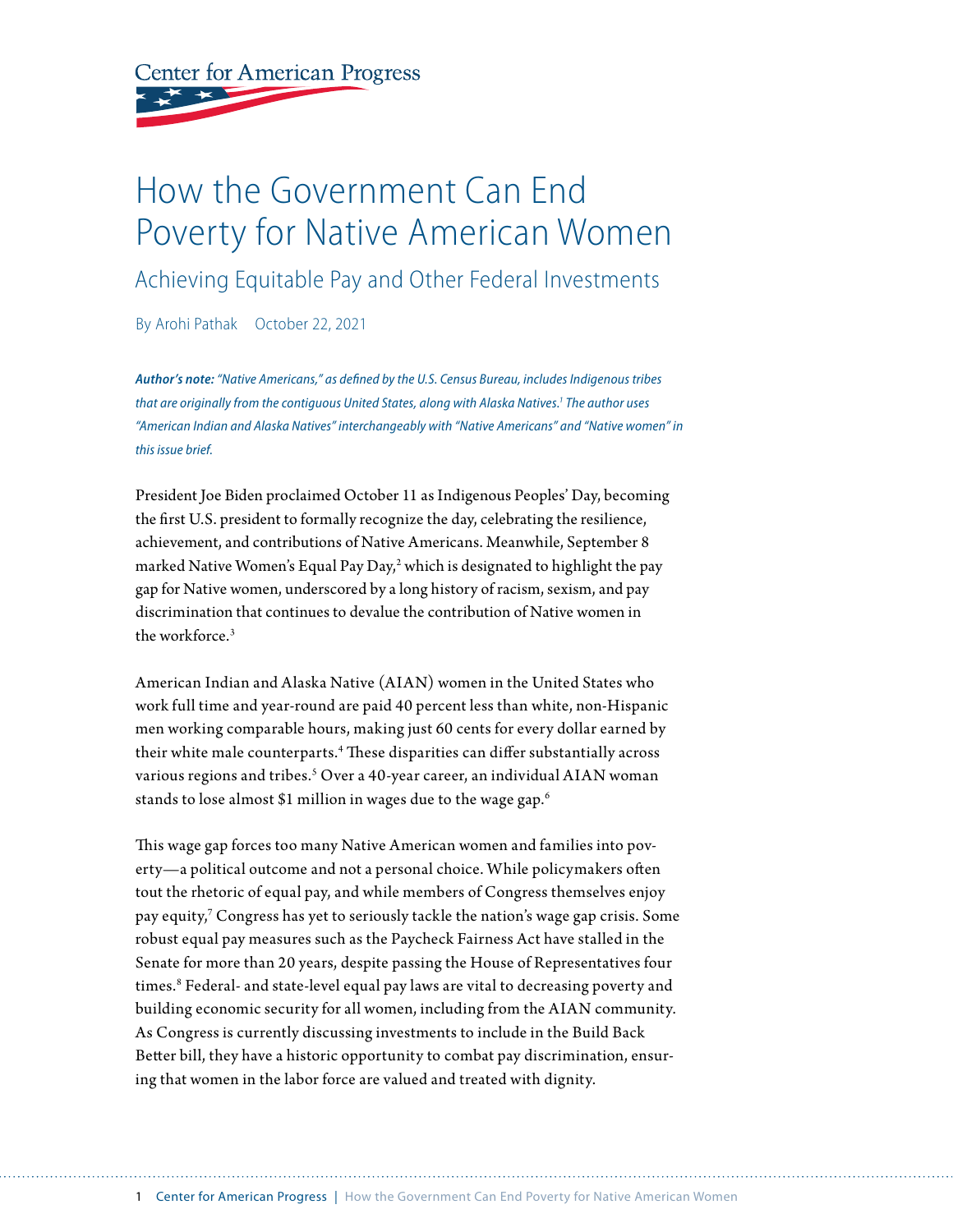However, stronger pay equity measures standing alone are not sufficient to ensure economic mobility in the long term. Policymakers have a plethora of programs and tools that, when layered to meet the unique needs of specific communities, can be truly transformational for Native women in the labor force. When equal pay measures are enacted alongside other social safety net and work support policies such as access to health care, paid family and medical leave, quality and affordable child and elder care, and an increased minimum wage—Native women can not only gain pay equity but also build lasting economic security their families.

## The role of Native women in building family economic security

Historic and racist government policies forced AIAN populations to move to remote reservations lacking in natural resources, fertile soil, and economic opportunities. Not surprisingly, AIAN people have the highest poverty rate (23 percent) and among the lowest labor force participation (less than 60 percent in 2018) compared with any other major racial group in the United States,<sup>9</sup> resulting in cycles of generational poverty and poorer health and economic outcomes.10 For the past 30 years, child poverty rates in AIAN communities have exceeded 40 percent.<sup>11</sup> Native reservations, especially rural ones, often struggle to provide adequate housing, safe communities, and quality health care and nutrition to their residents. It is not unusual to find Native reservations that lack basic access to clean running water, electricity, broadband, public safety, and job opportunities. Furthermore, gender-based violence against AIAN women is particularly pervasive in Native communities, resulting in deep-seated trauma and undermining Native women in all walks of life.12 The COVID-19 pandemic has only served to exacerbate many of these inequities, especially given the coronavirus's disproportionate impacts on AIAN communities.13

Over the past several decades, tribal sovereignty and increased self-governance have created new economic and employment opportunities in AIAN communities, resulting in economic growth and improved well-being.14 Many AIAN women have made important advances socially, economically, and politically, attaining college degrees, starting their own businesses, and getting elected to public office, including Congress. For example, in 2018, AIAN women owned 1.4 percent of all female-owned businesses in the United States—an estimated 161,500 businesses employing 61,300 workers and generating \$11 billion in revenue.15 Since 1997, Native female-owned businesses grew by 201 percent, almost twice the rate of growth for all female-owned businesses.<sup>16</sup>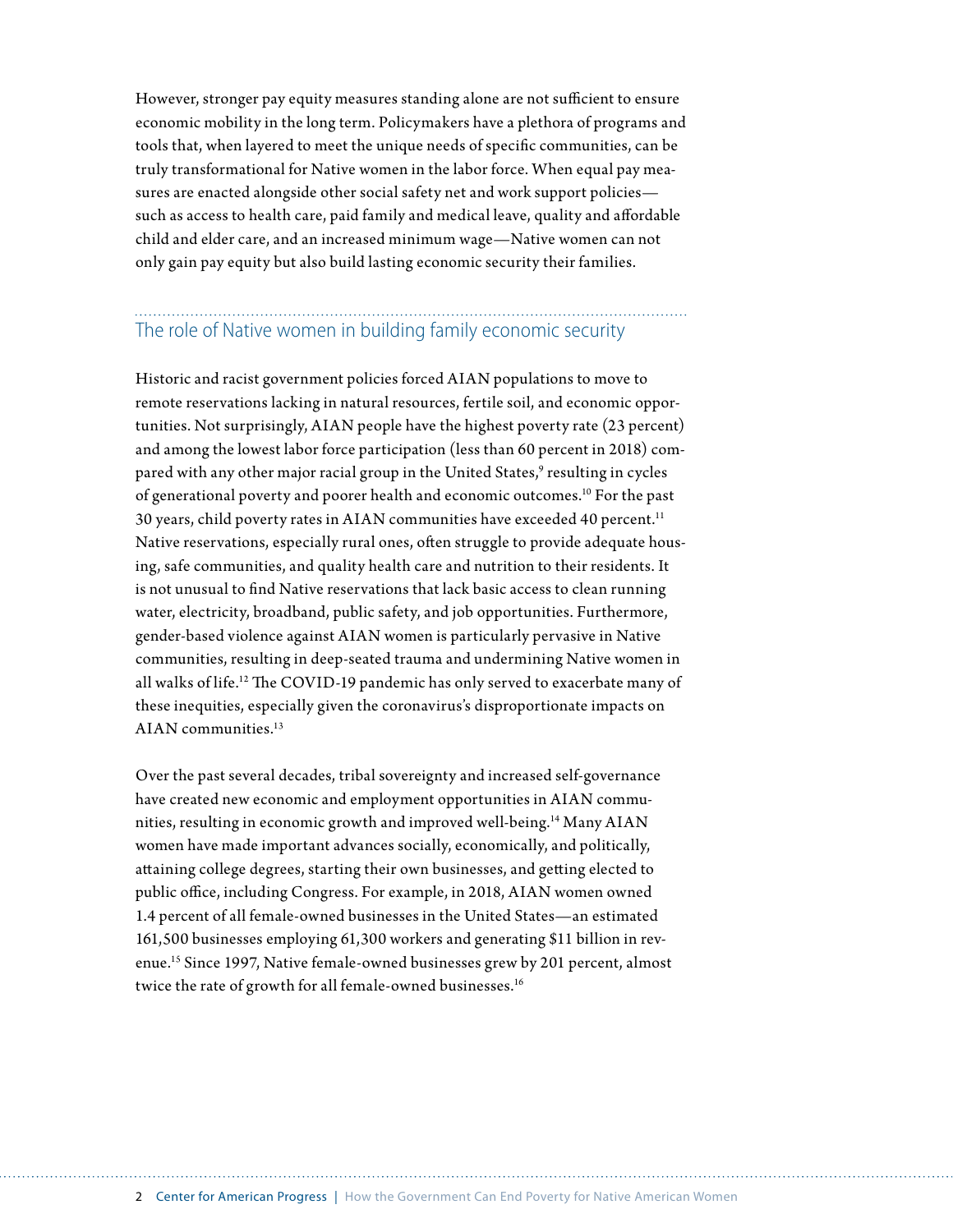In many Native communities, women serve in essential roles—both as caregivers and breadwinners:

- More than half—55 percent—of AIAN mothers are the sole or primary breadwinners in households with children younger than 18, compared with 37 percent of white mothers.<sup>17</sup>
- Nineteen percent of AIAN mothers are co-breadwinners in households with children younger than 18, which is comparable to white mothers.<sup>18</sup>

Native women often face high unemployment rates, are overconcentrated in low-paying jobs, lack strong work-family policy supports to help with caregiving obligations, and deal with negative perceptions and stereotypes in the workplace. As a result, it takes Native and Indigenous women working full time and yearround an extra nine months to make what their white, non-Hispanic male counterparts earned in the previous year.<sup>19</sup> When AIAN women and mothers are paid less, they have less money for basic family necessities such as rent, groceries, health care, transportation, and child or elder care, often resulting in cyclical patterns of poverty and deprivation. Furthermore, due to low wages and underemployment, Native women have less capacity to absorb shocks to their economic security when faced with a loss of income, economic recession, unexpected bills, or a health crisis. But if policymakers closed this wage gap, Native women would be able to afford 32 more months of child care each year,<sup>20</sup> allowing them to have more secure financial futures for them and their families.

### Policy recommendations

"Native women are the backbone of Native communities, in a cultural, economic, and social sense. While Native women play an exceptionally critical role in economic development in Native and non-Native communities, they are also primary caregivers and nurturers of culture, tradition, and future generations. Despite their vast and unstinting contributions, Native women are routinely underpaid and undercompensated for the work they do, making a mere 60 cents to the dollar earned by a white male counterpart. Native women deserve to be valued for their contributions to Native communities and our country at large. Native women deserve pay equity and strong workforce supports to maximize their potential and realize their dreams and the dreams of their ancestors."

**– Sherry Salway Black is Oglala Lakota, originally from the Pine Ridge Reservation in South Dakota, and she has worked for more than 40 years on American Indian issues at the federal level and in national nonprofit and philanthropic sectors.21**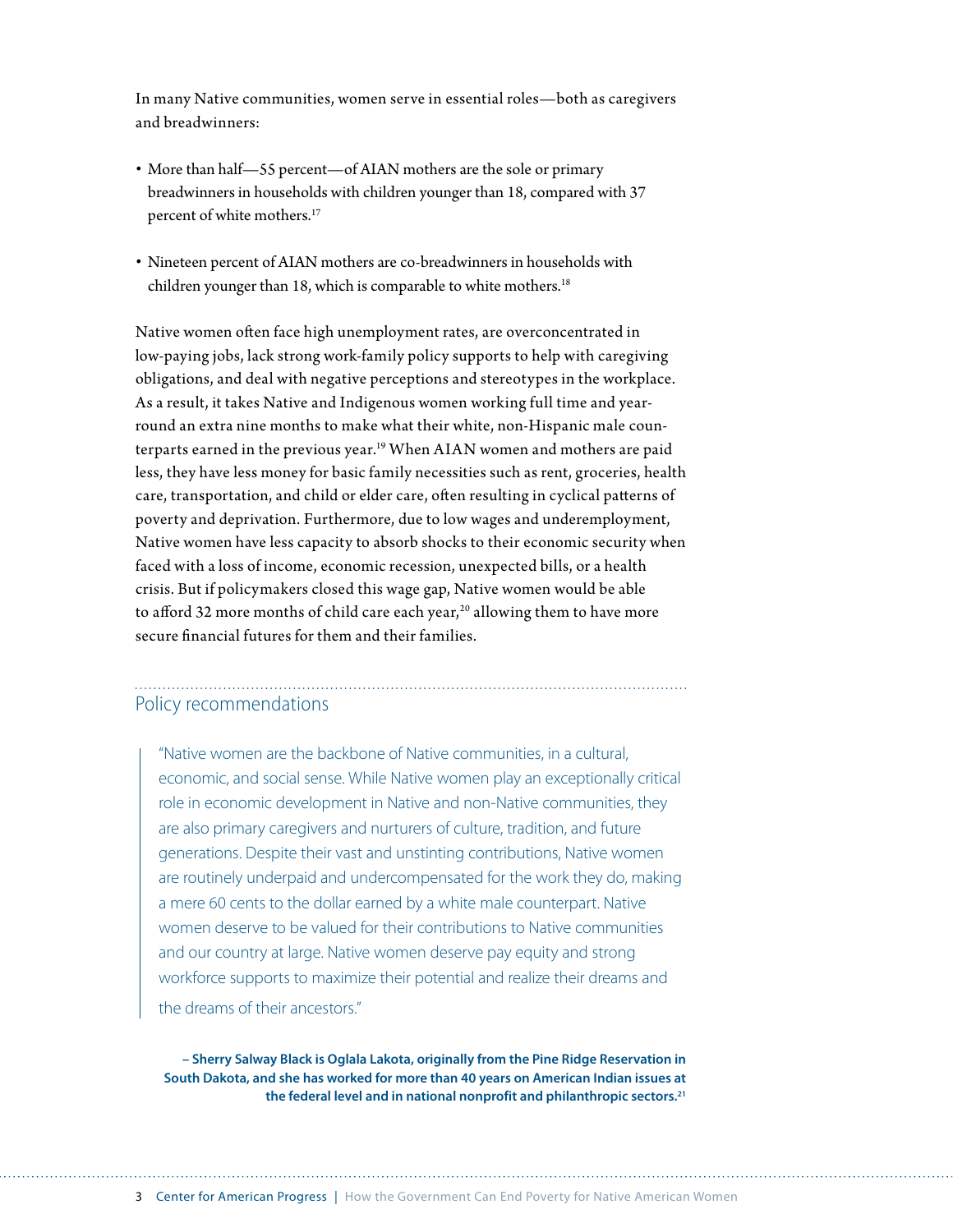Native women are integral to the care and economic stability of their families and communities. However, historical policies that perpetuate racism, sexism, and colonialism mean that Native women all too often experience negative stereotyping in the workforce, pay disparities, discrimination in hiring and promotions, and other challenges that limit their professional growth, reduce their overall earnings, and undermine their economic stability.

Integral to fostering the financial stability and economic mobility of Native women are Native-led organizations such as the New Mexico-based Native Women Lead and New Mexico Community Capital. The two organizations have formed a collaborative called "The Future is Indigenous Womxn," which creates and supports economic pathways for Native women entrepreneurs by offering decolonized adaptations of mainstream business methods and tools such as technical assistance, capital deployment, and measurements of impact.<sup>22</sup> As members of the collaborative explained to the author, "From our perspective, we recognize that there is no defined pathway for Native women entrepreneurs to be investment ready. Our organizations help fill this critical gap by providing sustainable and innovative ways forward. By following this path, we hope to add to a new narrative and path for Native women entrepreneurs." The collaborative was awarded a grant through the Equality Can't Wait Challenge, hosted by Melinda Gates, MacKenzie Scott, and others, to incubate and invest in community solutions for gender equality in Native communities.<sup>23</sup>

While state, local, and tribal efforts are vital to supporting Native women, so are federal investments. As policymakers consider the rebuilding and recovery of the U.S. economy and society after the COVID-19 crisis, they must center a full range of policy interventions focused on the needs of Native women and other women of color. Both federal and tribal governments should develop equitable policy solutions centering on Native women. These policy solutions must include measures to close the pay gap along with caregiving and workplace support policies such as paid family and medical leave and strong measures to combat discriminatory stereotypes and bias faced by Native women. Specifically, federal and tribal policy interventions to support Native women in the workforce should include the following actions.

#### Pass the Paycheck Fairness Act

In 2020, American women earned 83 percent of what men earned, a figure that has remained relatively stable during the past 15 years or so.<sup>24</sup> The Paycheck Fairness Act, introduced by Rep. Rosa DeLauro (D-CT) and passed by the U.S. House of Representatives in 2019 and again in 2021, would help combat pay discrimination by strengthening equal pay protections and enforcement tools to challenge discriminatory pay practices. In 2021, Republicans in the U.S. Senate voted to support a filibuster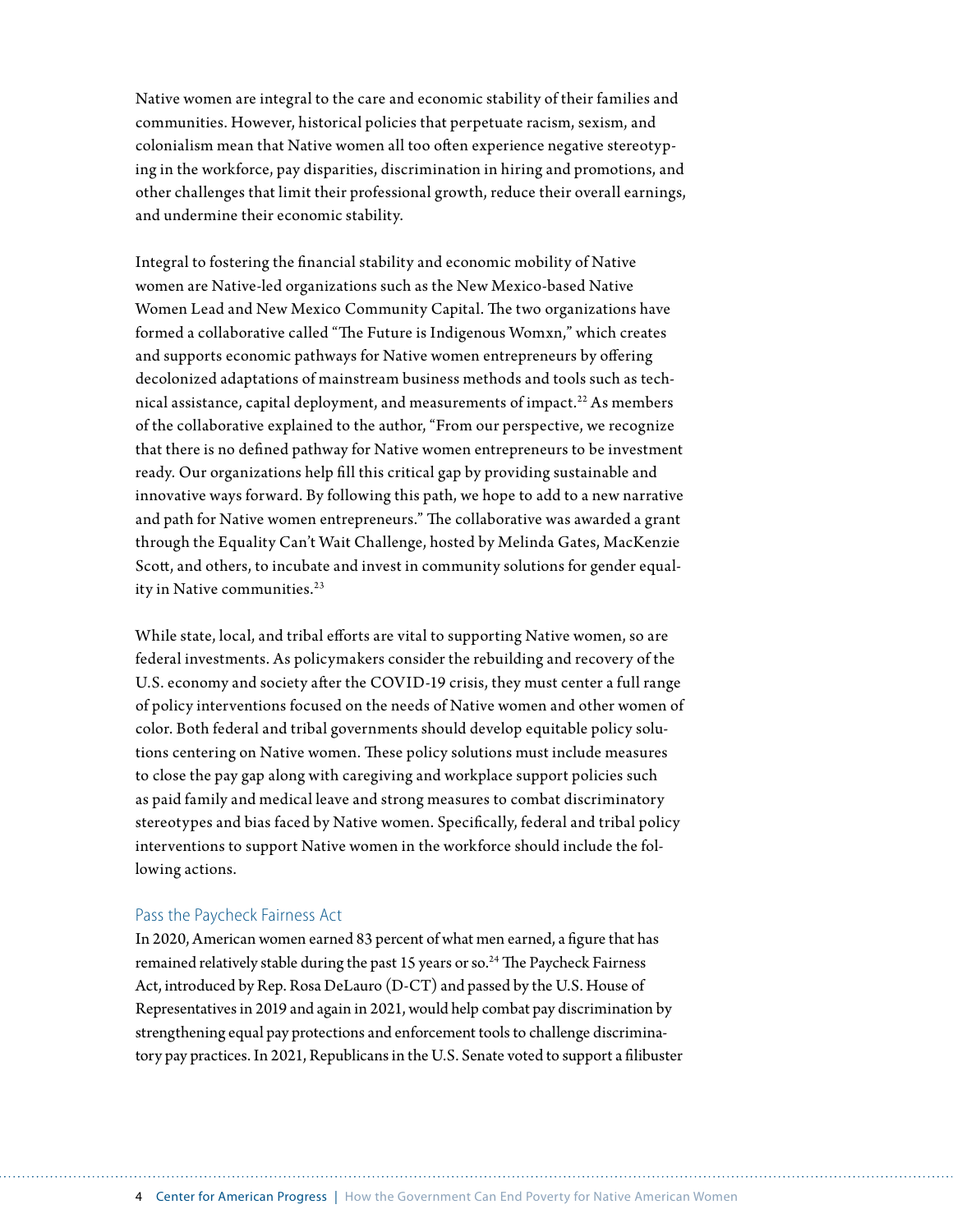of the Paycheck Fairness Act, effectively thwarting full consideration of the legislation on the Senate floor. Congress must stop playing games with the economic security of American women, and particularly that of Native and other women on color, and should prioritize passing the Paycheck Fairness Act.

To learn more about the Paycheck Fairness Act, read the CAP column "\$546 Billion and Counting: Senate Inaction on Paycheck Fairness Continues to Shortchange Women."25

#### Expand work-family policy and caregiving protections

While closing the wage gap through crucial legislation such as the Paycheck Fairness Act is integral to improving the health, well-being, and economic security of Native women and families, policymakers must also advance a suite of interconnected policies that ensure that all workers are able to care for themselves and their families with access to paid family and medical leave; affordable child care and elder care; quality education; health care; and income supplements through such tax credits as the earned income tax credit and the child tax credit. AIAN populations are less likely than white, non-Hispanic communities to have access to many of these supports, especially paid family and medical leave.<sup>26</sup>

To learn more about a suite of policies that support women in the workforce, read the CAP column "These Interconnected Policies Would Sustain Families, Support Women, and Grow the Economy."27

#### Enforce data collection, anti-discrimination, and other worker protections

Addressing and combating discrimination in the workplace is critical to ensuring that Native women and other women of color are treated fairly, particularly when they are also juggling care or family needs.

- Women of color must be able to take the time they need to care for themselves or their families without fear of retribution or negative effects on future job opportunities.
- Enforcement officials must take steps to guard against workers being targeted for discrimination and sexual harassment because they are perceived to be more vulnerable or in a precarious employment situation.
- Federal enforcement officials should explore ways to improve industrywide standards, tracking and addressing disparities in hiring, layoffs, and other employment discrimination.
- Congress must provide additional resources to help federal enforcement agencies prioritize and expand their efforts to ensure compliance with all relevant laws.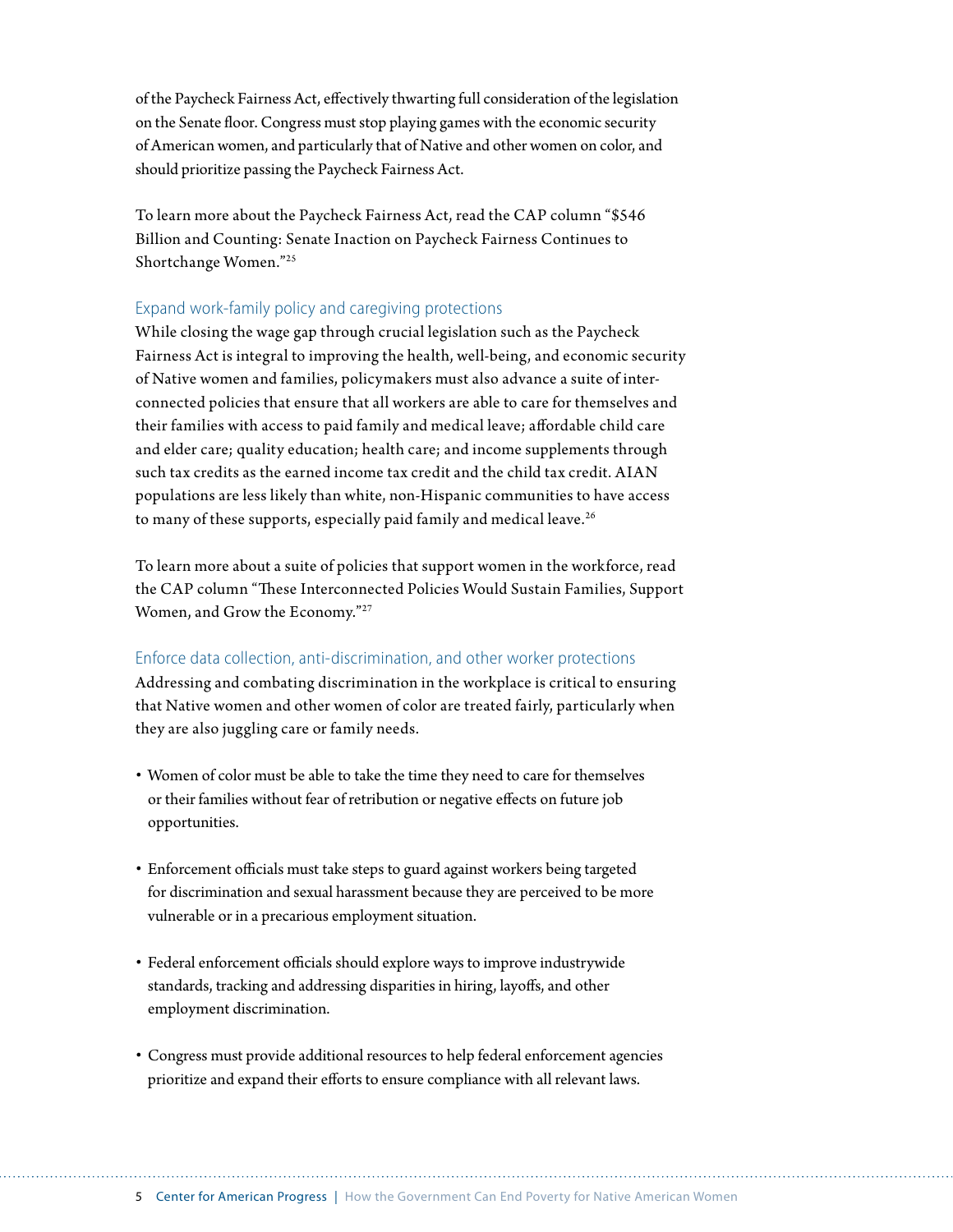• Federal officials should improve data collection on Native communities to better understand their experience in the labor force.

To learn more about worker protections, read the CAP report "On the Frontlines of Work and at Home: The Disproportionate Economic Effects of the Coronavirus Pandemic on Women of Color."28

# Conclusion

Across the United States, the pandemic has served to escalate the deep-seated disparities of women in the workforce, especially affecting women of color—including Native women—and shredding the economic security and well-being of too many families. Since the COVID-19 crisis began, 1.98 million women have left the labor force, and 1.4 million fewer mothers of school-age children are working for pay than had been in the previous year.<sup>29</sup> By February of 2021, women's labor force participation was equivalent to rates seen 30 years ago.30 Families depend on women's earnings to survive. If policymakers do not immediately address the barriers to employment for women and women of color that include pay discrimination and low-wage work, the country will continue to devalue a significant portion of the labor force, which will have disastrous consequences for economic growth and prosperity.

Congress has the opportunity to rebuild the U.S. economy in an equitable and long-term way that ensures the system works for all. As federal lawmakers debate investments to include in the reconciliation budget bill, it is imperative that they keep the needs of underserved communities, and especially Native women, front and center in their discussions.

*Arohi Pathak is the director for policy with the Poverty to Prosperity Program at the Center for American Progress.*

*The author would like to thank Sherry Salway Black, Alicia Ortega of Native Women's Lead, and Liz Gamboa of New Mexico Community Capital for their invaluable guidance, input, and support in shaping this issue brief. The author would also like to thank Jocelyn Frye and Juli Adhikari from CAP's Women's Initiative, Kyle Ross from the Poverty team, and Rose Khattar and Lily Roberts from the Economic Policy team for their reviews and contributions.*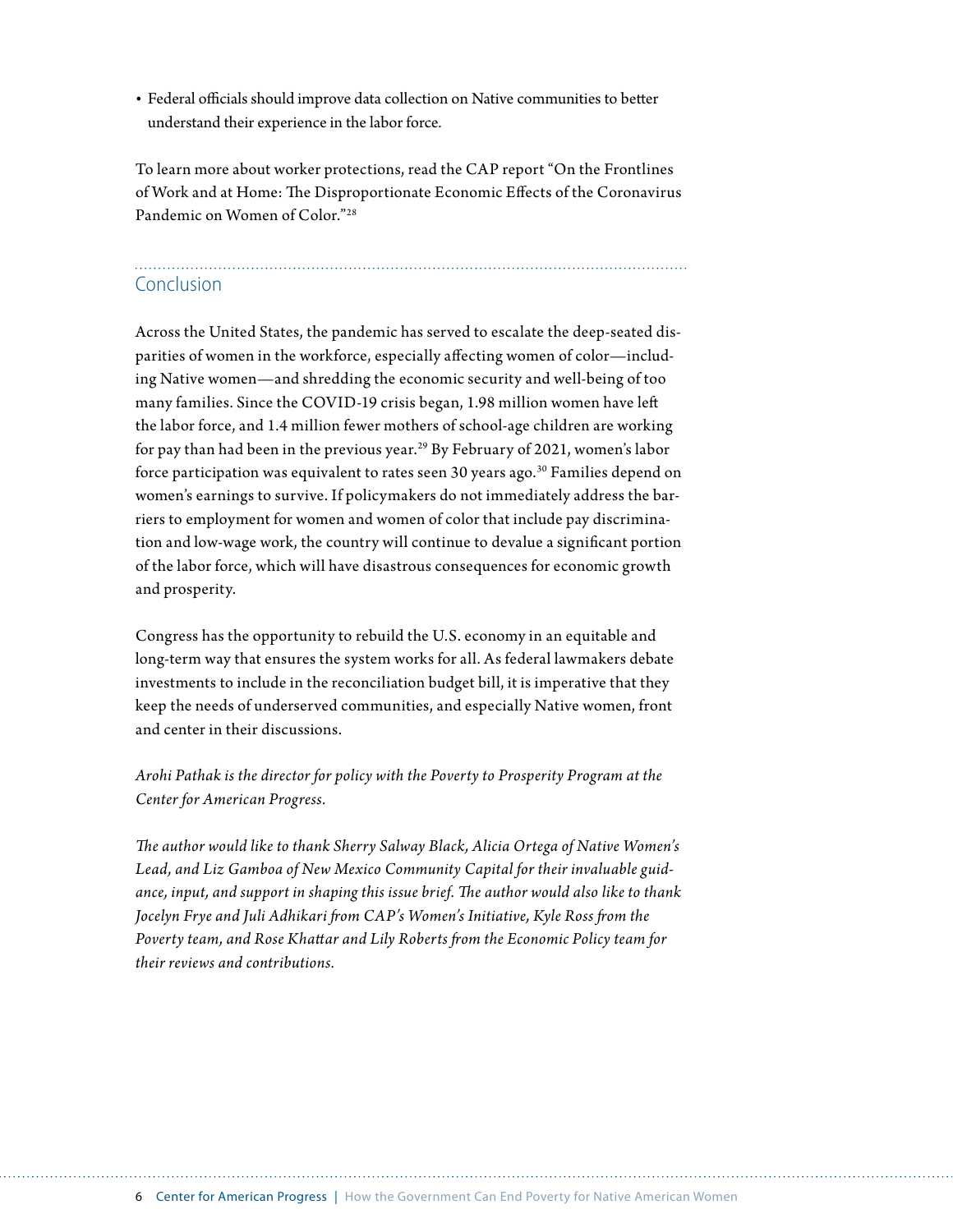### Endnotes

- 1 U.S. Census Bureau, "The American Community—American Indians and Alaska Natives: 2004" (Washington: 2007), available at [https://www.census.gov/library/publica](https://www.census.gov/library/publications/2007/acs/acs-07.html)[tions/2007/acs/acs-07.html](https://www.census.gov/library/publications/2007/acs/acs-07.html).
- 2 The Equal Pay Coalition was launched on the 50th anniversary of the signing of the federal Equal Pay Act, Equal Pay Today. The coalition challenges the legal, policy, and cultural barriers of equal pay policy at the state, local, and national levels. Information about the coalition can be found at Equal Pay Coalition, "About Us," available at [http://](http://equalpaycoalition.org/about-us/#:~:text=Formed%20in%201976%2C%20the%20Equal,collective%20bargaining%2C%20and%20social%20initiatives) [equalpaycoalition.org/about-us/#:~:text=Formed%20](http://equalpaycoalition.org/about-us/#:~:text=Formed%20in%201976%2C%20the%20Equal,collective%20bargaining%2C%20and%20social%20initiatives) [in%201976%2C%20the%20Equal,collective%20](http://equalpaycoalition.org/about-us/#:~:text=Formed%20in%201976%2C%20the%20Equal,collective%20bargaining%2C%20and%20social%20initiatives) [bargaining%2C%20and%20social%20initiatives](http://equalpaycoalition.org/about-us/#:~:text=Formed%20in%201976%2C%20the%20Equal,collective%20bargaining%2C%20and%20social%20initiatives) (last accessed October 2021).
- 3 Robin Bleiweis, "Quick Facts About the Gender Wage Gap" (Washington: Center for American Progress, 2020), available at [https://www.americanprogress.org/issues/women/](https://www.americanprogress.org/issues/women/reports/2020/03/24/482141/quick-facts-gender-wage-gap/) [reports/2020/03/24/482141/quick-facts-gender-wage](https://www.americanprogress.org/issues/women/reports/2020/03/24/482141/quick-facts-gender-wage-gap/)[gap/.](https://www.americanprogress.org/issues/women/reports/2020/03/24/482141/quick-facts-gender-wage-gap/)
- 4 Institute for Women's Policy Research, "State-by-State Earnings for American Indian and Alaska Native Women: Wage Gaps Across the States" (Washington: 2020), available at [https://iwpr.org/wp-content/uploads/2020/09/Native-](https://iwpr.org/wp-content/uploads/2020/09/Native-Women-Policy-Brief.pdf)[Women-Policy-Brief.pdf.](https://iwpr.org/wp-content/uploads/2020/09/Native-Women-Policy-Brief.pdf)
- 5 Jasmine Tucker, "Native Women Need Action That Closes the Wage Gap" (Washington: National Women's Law Center, 2021), available at [https://nwlc.org/wp-content/](https://nwlc.org/wp-content/uploads/2020/09/Native-Women-Equal-Pay-2021.pdf) [uploads/2020/09/Native-Women-Equal-Pay-2021.pdf](https://nwlc.org/wp-content/uploads/2020/09/Native-Women-Equal-Pay-2021.pdf).
- 6 Ibid.
- 7 Emma Newburger, "There's a gender pay gap for congressional staffers – and it's worse among Republicans," CNBC, January 16, 2019, available at [https://www.cnbc.](https://www.cnbc.com/2019/01/15/a-12-percent-average-gender-pay-gap-exists-in-congress-and-is-worse-among-republicans-new-study-finds.html) [com/2019/01/15/a-12-percent-average-gender-pay-gap](https://www.cnbc.com/2019/01/15/a-12-percent-average-gender-pay-gap-exists-in-congress-and-is-worse-among-republicans-new-study-finds.html)[exists-in-congress-and-is-worse-among-republicans-new](https://www.cnbc.com/2019/01/15/a-12-percent-average-gender-pay-gap-exists-in-congress-and-is-worse-among-republicans-new-study-finds.html)[study-finds.html](https://www.cnbc.com/2019/01/15/a-12-percent-average-gender-pay-gap-exists-in-congress-and-is-worse-among-republicans-new-study-finds.html).
- 8 Chabeli Carrazana, "The Paycheck Fairness Act to close the gender wage gap failed in Congress. What comes next?", The 19th, June 10, 2021, available at [https://19thnews.](https://19thnews.org/2021/06/paycheck-fairness-act-fails/) [org/2021/06/paycheck-fairness-act-fails/](https://19thnews.org/2021/06/paycheck-fairness-act-fails/).
- 9 TalkPoverty, "Basic Statistics," available at [https://talk](https://talkpoverty.org/basics/)[poverty.org/basics/](https://talkpoverty.org/basics/) (last accessed October 2021); Mary Dorinda Allard and Vernon Brundage Jr., "American Indians and Alaska Natives in the U.S. labor force," U.S. Bureau of Labor Statistics, November 2019, [https://doi.org/10.21916/](https://doi.org/10.21916/mlr.2019.24) [mlr.2019.24](https://doi.org/10.21916/mlr.2019.24)
- 10 It is important to note that data on AIAN people is limited due to a relatively small sample size. The U.S. Bureau of Labor Statistics does not routinely tabulate detailed data on their demographic and labor market characteristics.
- 11 Randall Akee, "How does measuring poverty and welfare affect American Indian children?", Brookings Institution, March 12, 2019, available at [https://www.brookings.edu/](https://www.brookings.edu/blog/up-front/2019/03/12/how-does-measuring-poverty-and-welfare-affect-american-indian-children/) [blog/up-front/2019/03/12/how-does-measuring-poverty](https://www.brookings.edu/blog/up-front/2019/03/12/how-does-measuring-poverty-and-welfare-affect-american-indian-children/)[and-welfare-affect-american-indian-children/](https://www.brookings.edu/blog/up-front/2019/03/12/how-does-measuring-poverty-and-welfare-affect-american-indian-children/).
- 12 Indian Law Resource Center, "Ending Violence Against Native Women," available at [https://indianlaw.org/issue/](https://indianlaw.org/issue/ending-violence-against-native-women) [ending-violence-against-native-women](https://indianlaw.org/issue/ending-violence-against-native-women) (last accessed October 2021).
- 13 Centers for Disease Control and Prevention, "CDC data show disproportionate COVID-19 impact in American Indian/Alaska Native populations," Press release, August 19, 2020, available at [https://www.cdc.gov/media/releas](https://www.cdc.gov/media/releases/2020/p0819-covid-19-impact-american-indian-alaska-native.html)[es/2020/p0819-covid-19-impact-american-indian-alaska](https://www.cdc.gov/media/releases/2020/p0819-covid-19-impact-american-indian-alaska-native.html)[native.html.](https://www.cdc.gov/media/releases/2020/p0819-covid-19-impact-american-indian-alaska-native.html)
- 14 Randall Akee, "Sovereignty and improved economic outcomes for American Indians: Building on the gains made since 1990" (Washington: Washington Center for Equitable Growth, 2021), available at [https://equitablegrowth.org/](https://equitablegrowth.org/sovereignty-and-improved-economic-outcomes-for-american-indians-building-on-the-gains-made-since-1990/) [sovereignty-and-improved-economic-outcomes-for-amer](https://equitablegrowth.org/sovereignty-and-improved-economic-outcomes-for-american-indians-building-on-the-gains-made-since-1990/)[ican-indians-building-on-the-gains-made-since-1990/.](https://equitablegrowth.org/sovereignty-and-improved-economic-outcomes-for-american-indians-building-on-the-gains-made-since-1990/)

15 *Native Business Magazine*, "Today Marks Equal Pay Day — But Native American Women Still Earn 57 Cents on the Dollar," New Mexico Community Capital, April 2, 2019, available at [https://nmccap.org/news/today-marks-equal](https://nmccap.org/news/today-marks-equal-pay-day-but-native-american-women-still-earn-57-cents-on-the-dollar/)[pay-day-but-native-american-women-still-earn-57-cents](https://nmccap.org/news/today-marks-equal-pay-day-but-native-american-women-still-earn-57-cents-on-the-dollar/)[on-the-dollar/](https://nmccap.org/news/today-marks-equal-pay-day-but-native-american-women-still-earn-57-cents-on-the-dollar/).

16 Ibid.

17 Sarah Jane Glynn, "Breadwinning Mothers Are Critical to Families' Economic Security," Center for American Progress, March 29, 2021, available at [https://www.american](https://www.americanprogress.org/issues/women/news/2021/03/29/497658/breadwinning-mothers-critical-familys-economic-security/)[progress.org/issues/women/news/2021/03/29/497658/](https://www.americanprogress.org/issues/women/news/2021/03/29/497658/breadwinning-mothers-critical-familys-economic-security/) [breadwinning-mothers-critical-familys-economic-securi](https://www.americanprogress.org/issues/women/news/2021/03/29/497658/breadwinning-mothers-critical-familys-economic-security/)[ty/.](https://www.americanprogress.org/issues/women/news/2021/03/29/497658/breadwinning-mothers-critical-familys-economic-security/)

18 Ibid.

- 19 Tucker, "Native Women Need Action That Closes the Wage Gap."
- 20 National Partnership for Women and Families, "Quantifying America's Gender Wage Gap by Race/Ethnicity" (Washington: 2021), available at [https://www.nationalpartner](https://www.nationalpartnership.org/our-work/resources/economic-justice/fair-pay/quantifying-americas-gender-wage-gap.pdf)[ship.org/our-work/resources/economic-justice/fair-pay/](https://www.nationalpartnership.org/our-work/resources/economic-justice/fair-pay/quantifying-americas-gender-wage-gap.pdf) [quantifying-americas-gender-wage-gap.pdf.](https://www.nationalpartnership.org/our-work/resources/economic-justice/fair-pay/quantifying-americas-gender-wage-gap.pdf)
- 21 Sherry Salway Black has more than 40 years of experience in American Indian issues at the American Indian Policy Review Commission, Indian Health Service, First Nations Development Institute, and the National Congress of American Indians. Sherry Salway Black, personal communication with author via phone, August 30, 2021, on file with author.
- 22 Chez Oxendine, "The Future is Indigenous Womxn secures \$10M award from Equality Can't Wait Challenge," Tribal Business News, August 2, 2021, available at [https://tribal](https://tribalbusinessnews.com/sections/entrepreneurism/13577-the-future-is-indigenous-womxn-secures-10m-award-from-equality-can-t-wait-challenge)[businessnews.com/sections/entrepreneurism/13577-the](https://tribalbusinessnews.com/sections/entrepreneurism/13577-the-future-is-indigenous-womxn-secures-10m-award-from-equality-can-t-wait-challenge)[future-is-indigenous-womxn-secures-10m-award-from](https://tribalbusinessnews.com/sections/entrepreneurism/13577-the-future-is-indigenous-womxn-secures-10m-award-from-equality-can-t-wait-challenge)[equality-can-t-wait-challenge.](https://tribalbusinessnews.com/sections/entrepreneurism/13577-the-future-is-indigenous-womxn-secures-10m-award-from-equality-can-t-wait-challenge)
- 23 Liz Gamboa, executive director, New Mexico Community Capital, personal communication with author via phone, September 8, 2021, on file with author; Alicia Ortega, co-director and co-founder, Native Women Lead, personal communication with author via phone, September 8, 2021, on file with author.
- 24 Areeba Haider and others, "Census Data Show Historic Investments in Social Safety Net Alleviated Poverty in 2020," Center for American Progress, September 14, 2020, available at [https://www.americanprogress.org/issues/poverty/](https://www.americanprogress.org/issues/poverty/news/2021/09/14/503734/census-data-show-historic-investments-social-safety-net-alleviated-poverty-2020/) [news/2021/09/14/503734/census-data-show-historic](https://www.americanprogress.org/issues/poverty/news/2021/09/14/503734/census-data-show-historic-investments-social-safety-net-alleviated-poverty-2020/)[investments-social-safety-net-alleviated-poverty-2020/](https://www.americanprogress.org/issues/poverty/news/2021/09/14/503734/census-data-show-historic-investments-social-safety-net-alleviated-poverty-2020/).
- 25 Robin Bleiweis, "\$456 Billion and Counting: Senate Inaction on Paycheck Fairness Continues to Shortchange Women," Center for American Progress, March 26, 2020, available at [https://www.americanprogress.org/issues/women/](https://www.americanprogress.org/issues/women/news/2020/03/26/481834/546-billion-counting-senate-inaction-paycheck-fairness-continues-shortchange-women/) [news/2020/03/26/481834/546-billion-counting-senate-in](https://www.americanprogress.org/issues/women/news/2020/03/26/481834/546-billion-counting-senate-inaction-paycheck-fairness-continues-shortchange-women/)[action-paycheck-fairness-continues-shortchange-women/](https://www.americanprogress.org/issues/women/news/2020/03/26/481834/546-billion-counting-senate-inaction-paycheck-fairness-continues-shortchange-women/).
- 26 diversitydatakids.org, "Wage loss as a percent of family income after paid or unpaid FML (percent) by race/ethnicity," available at [https://data.diversitydatakids.org/dataset/](https://data.diversitydatakids.org/dataset/pfml_re_p-wage-loss-as-a-percent-of-family-income-after-paid-or-unpaid-fml--percent--by-race-ethnici) [pfml\\_re\\_p-wage-loss-as-a-percent-of-family-income](https://data.diversitydatakids.org/dataset/pfml_re_p-wage-loss-as-a-percent-of-family-income-after-paid-or-unpaid-fml--percent--by-race-ethnici)[after-paid-or-unpaid-fml--percent--by-race-ethnici](https://data.diversitydatakids.org/dataset/pfml_re_p-wage-loss-as-a-percent-of-family-income-after-paid-or-unpaid-fml--percent--by-race-ethnici) (last accessed October 2021).
- 27 Arohi Pathak, Diana Boesch, and Laura Dallas McSorley, "These Interconnected Policies Would Sustain Families, Support Women, and Grow the Economy, Center for American Progress, July 30, 2021, available at [https://www.americanprogress.org/issues/poverty/](https://www.americanprogress.org/issues/poverty/news/2021/07/30/502151/interconnected-policies-sustain-families-support-women-grow-economy/) [news/2021/07/30/502151/interconnected-policies-sustain](https://www.americanprogress.org/issues/poverty/news/2021/07/30/502151/interconnected-policies-sustain-families-support-women-grow-economy/)[families-support-women-grow-economy/.](https://www.americanprogress.org/issues/poverty/news/2021/07/30/502151/interconnected-policies-sustain-families-support-women-grow-economy/)
- 28 Jocelyn Frye, "On The Frontlines at Work and at Home: The Disproportionate Economic Effects of the Coronavirus Pan-demic on Women of Color" (Washington: Center for American Progress, 2020), available at [https://www.american](https://www.americanprogress.org/issues/women/reports/2020/04/23/483846/frontlines-work-home/)[progress.org/issues/women/reports/2020/04/23/483846/](https://www.americanprogress.org/issues/women/reports/2020/04/23/483846/frontlines-work-home/) [frontlines-work-home/](https://www.americanprogress.org/issues/women/reports/2020/04/23/483846/frontlines-work-home/).